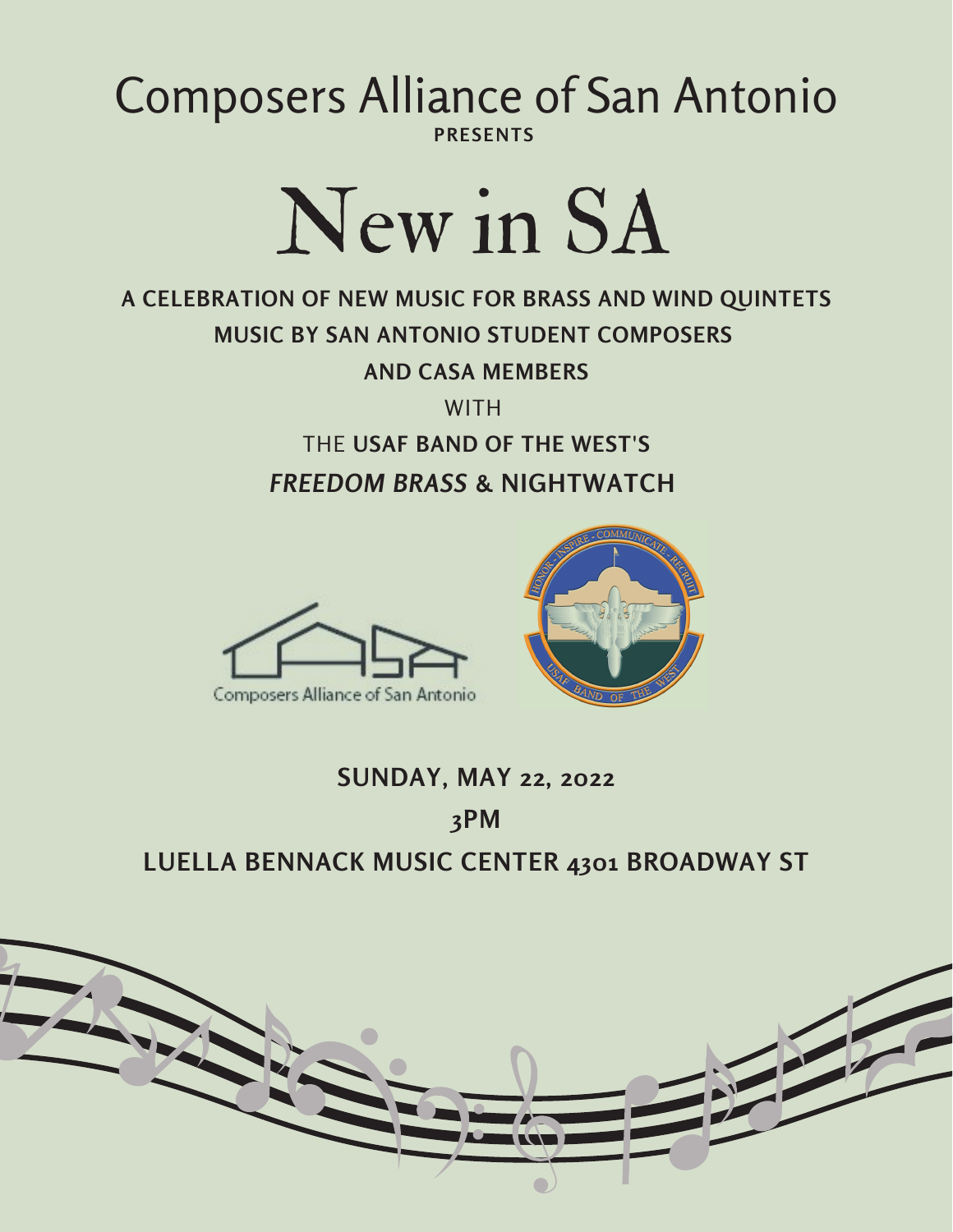## Program Schedule

Act I: Masterclass/Performance of Student Works

#### **Freedom Brass**

*Le charge de bataille* (2022) Peyton Ashley

(first performance) (b.1999) Student of Brian Bondari CASA mentor: Edna Alejandra Longoria

#### **Night Watch**

- 
- 
- 3. The Entrance Region

*Flow 1* (2022) **Robert Furuya** (first performance) (b.2001) 1. One Morning The Student of Brian Bondari 2. Major Headloss, Esq. CASA mentor: William James Ross

*The Overlooked* ( ) Joshua Shapiro (first performance) Student of Edna Alejandra Longoria CASA mentor: Dimitar Ninov

(*intermission*)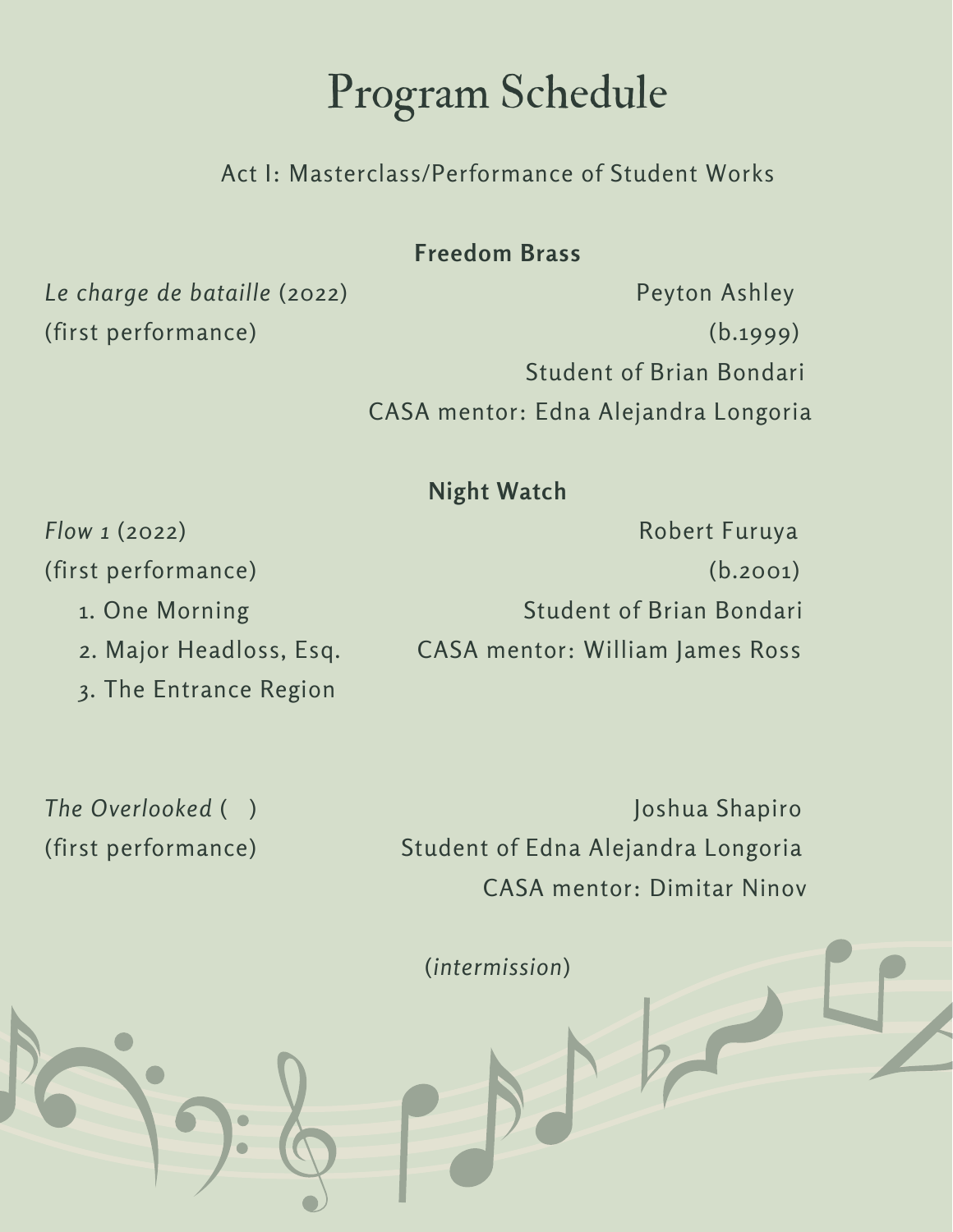# Program Schedule cont.

Act II: Performances of CASA member works

| <b>Freedom Brass</b>                                             |               |
|------------------------------------------------------------------|---------------|
| Three Fanfares (2006)                                            | Brian Bondari |
| No. 3. Maestoso                                                  | (b.1979)      |
| Goretti Elegies (2002)                                           | Ken Metz      |
| III. Nunsuch                                                     | (b. 1954)     |
| <b>IV. Going Home</b>                                            |               |
| Five Modular Movements (2015)                                    | David Heuser  |
| Messages                                                         | (b.1966)      |
| Indiana Rag                                                      |               |
| <b>Night Watch</b>                                               |               |
| Woodwind Quintet (2008)                                          | Ken Metz      |
| I. Hurry Wait                                                    | (b.1954)      |
| III. Intensities                                                 |               |
| Woodwind Quintet "Gradus Paradus" (1999; rev. 2021) Kevin Salfen |               |
| I. Revels, Elevated                                              | (b.1975)      |
| Wind Quintet No. 2, Op. 34                                       | Dimitar Ninov |
|                                                                  | (b.1963)      |
|                                                                  |               |

 $\bullet$  $\bullet$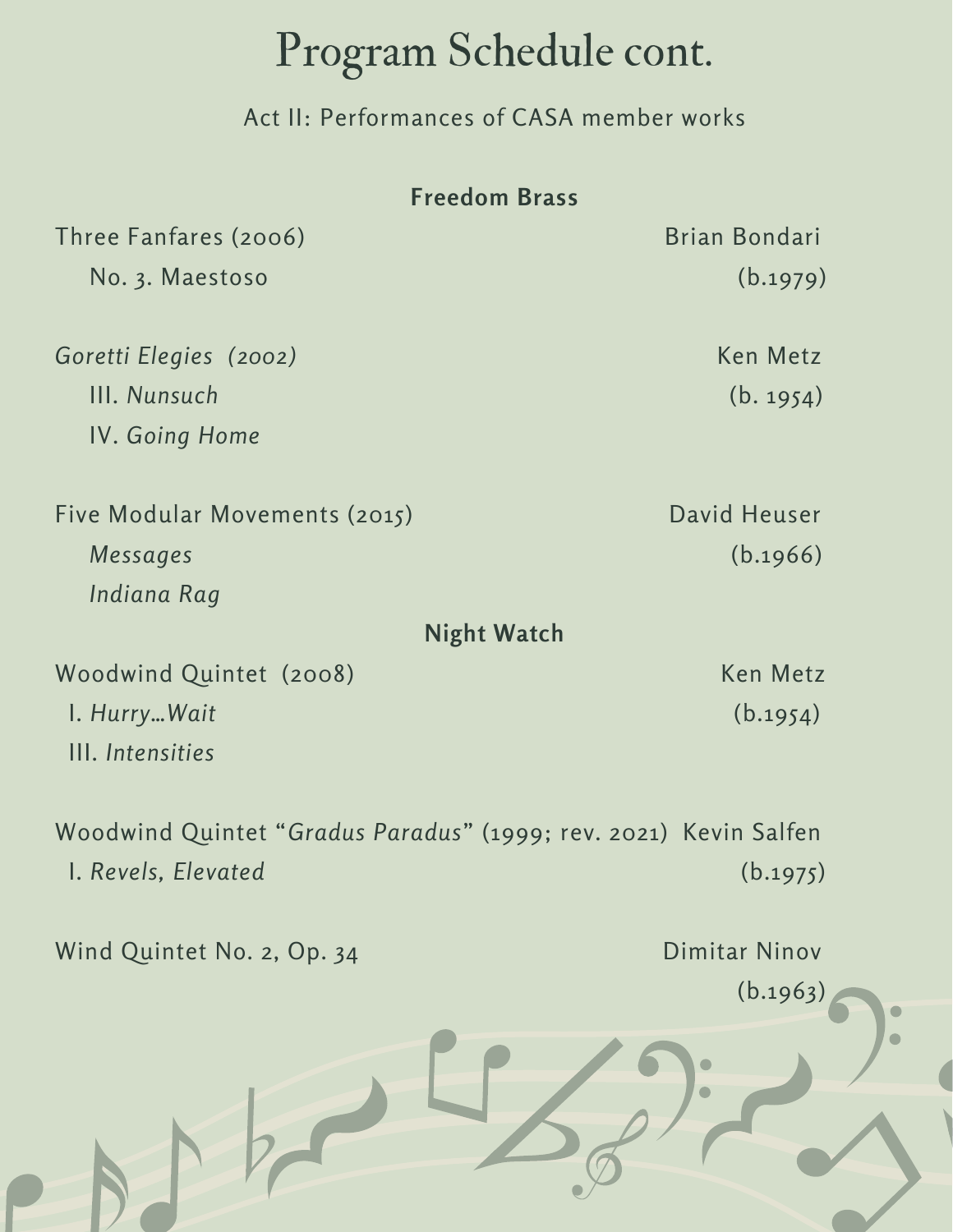#### **Notes:**

#### **Fanfare No. 3 "Maestoso" (Brian Bondari)**

Composed the summer after I finished my undergraduate studies, my Three Fanfares had a practical purpose: as music for my own wedding. I had just become engaged to my now-wife, and these three fanfares burst forth with seemingly little effort on my part. Fanfares Nos. 1 and 2 are each for a brass trio, while Fanfare No. 3 is for the full brass quintet. The third fanfare also served as the "bridal entrance" – does the opening gesture played by the trombone sound remotely familiar?

#### **Goretti Elegies: III. Nunsuch and IV. Going Home (Ken Metz)**

This music is dedicated to the memory of Sr. Maria Goretti Zehr who literally gave her life to bringing light to this world through her service as a Sister of Charity, a teacher, musician, comedienne, and, luckily for me, as a friend and colleague. If you had ever met her you would understand how instantly she affected the people around her. For me it was just hearing the sound of her voice that drew me to her the first time I met her. I knew she was someone who would change my life, and she did. She probably did the same thing for everyone she met. I am sure that I speak for those who knew her when I say I will never forget her example of how to be a loving being and a bearer of light. She has left us, but we will carry on her mission to bring music to the world. I only wish that she could hear this music, but maybe she is listening somewhere where she plays Bach all day and makes her puns until they threaten to banish her. Thank you for so many things Sister, hope you like your piece.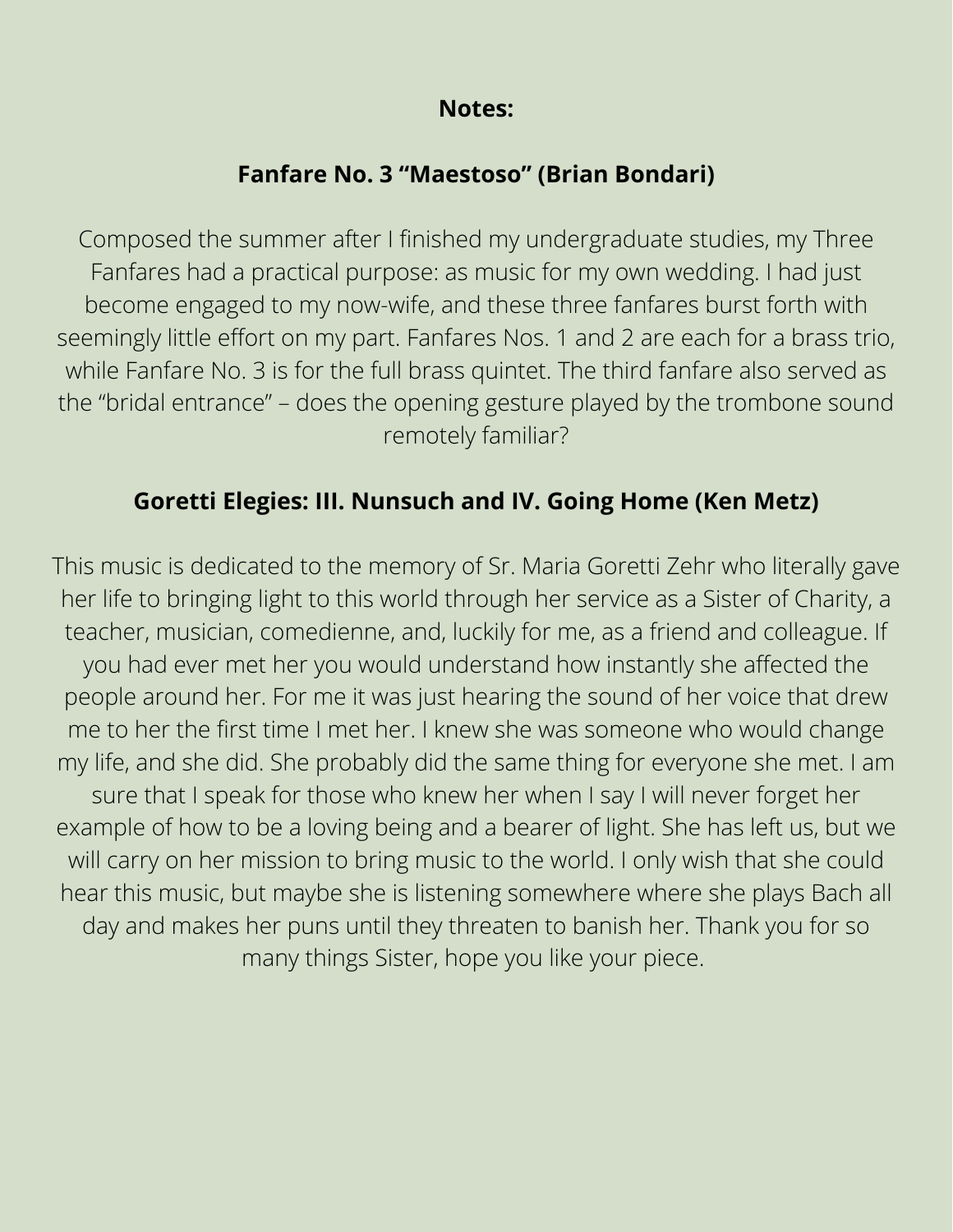#### **Five Modular Movements: "Messages," "Indiana Rag," (David Heuser)**

The five movements of Five Modular Movements are designed to be performed in any order; two are on this program. Some bits of "Indiana Rag" come from an aborted brass quintet I began while a graduate student in Indiana in the early 1990's. There is no musical connection to Indiana, and, frankly, it's not really a rag either, but it needed a title. "Messages," the last movement to be written, pays homage to one of my teachers, Frederick Fox, and his brass quintet Time Messages. In the last movement of that work, Fox intersperses solos by the lower three instruments and a trumpet duet with ensemble passages. In "Messages," I do the same, albeit but with briefer solos.

#### **Woodwind Quintet: I. Hurry…Wait; III. Intensities (Ken Metz)**

This piece has lived in my creative house for many years, and it has evolved in that time. This revision required a lot of house cleaning, so here it is presented in its 2022 form. The first movement is a musical enactment of how we rush around and then just have to wait for the event to begin. The third movement is about the intensities of life. I suppose the COVID era is one of these. I am sure that music will get us through it though, and it will help bring us to a new and better way to live our lives.

#### **Woodwind Quintet "Gradus Paradus": I. Revels, Elevated (Salfen)**

I composed the Woodwind Quintet "Gradus Paradus" immediately after I had taken a graduate-level course on eighteenth-century counterpoint, which focused particularly on the music of Bach and culminated in the composition of a prelude and (four-voice) fugue in the style of that titan of the contrapuntal art. Although the Quintet is not in the style of Bach, the gradus of its title refers to Johann Joseph Fux's 1725 counterpoint treatise, Gradus ad Parnassum. I've fudged the Latin in the second word to suggest something between a parade and paradise. The first movement, cast in a large ABA form, grows from the motive of the opening bars, and its general spirit, especially in the outer sections, is one of celebration, "elevated" through a studied approach to the interplay of parts.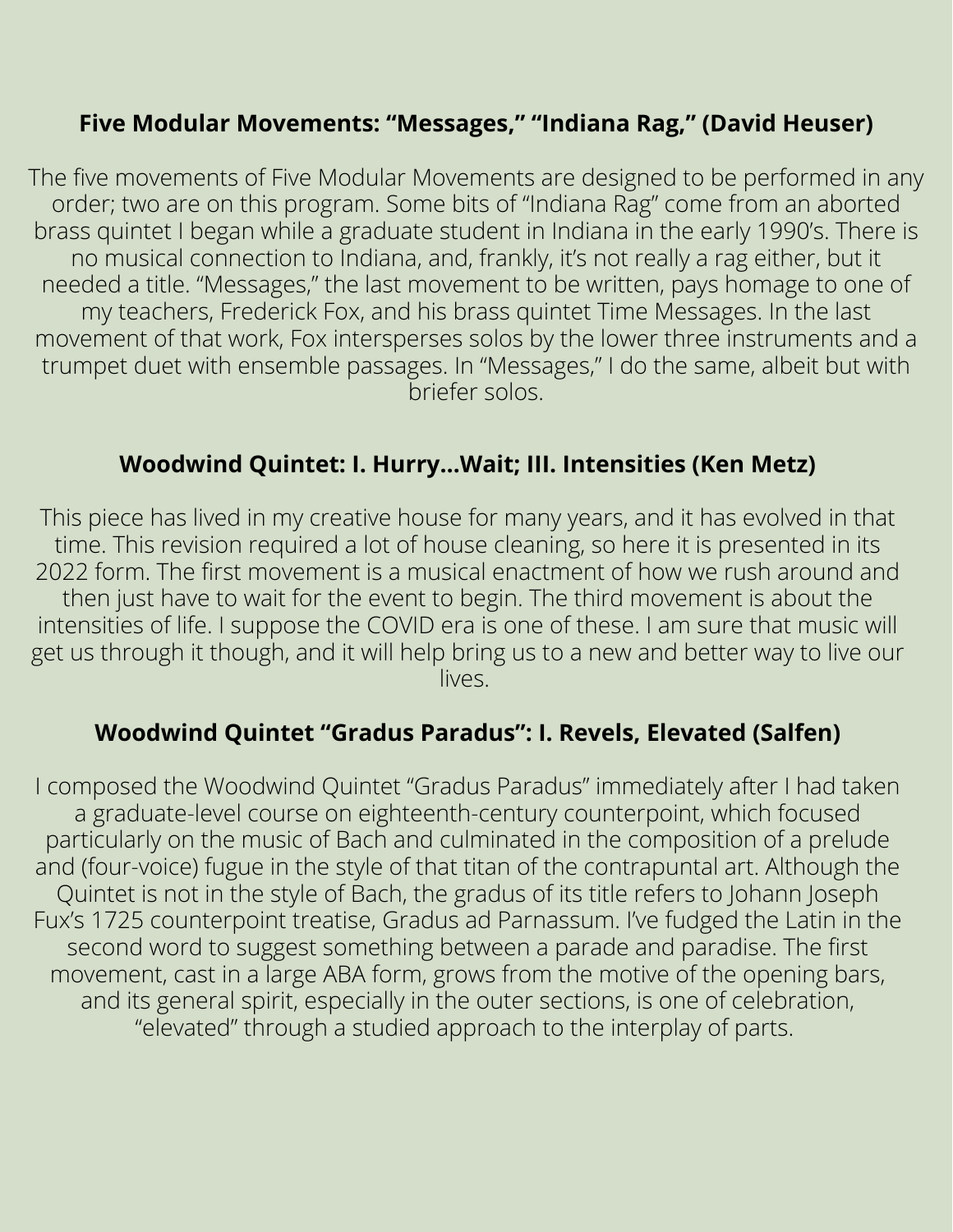#### **Wind Quintet No. 2, Op. 34 (Dimitar Ninov)**

This is a one movement piece. After a recitative like first part, a short polyphonic section develops, followed by a contemplative part and and energetic block chord motion which marks the beginning of the reprise. The entire piece evokes an atmosphere of calmness and contemplation, with occasional sparks of various moods.

Continued on next page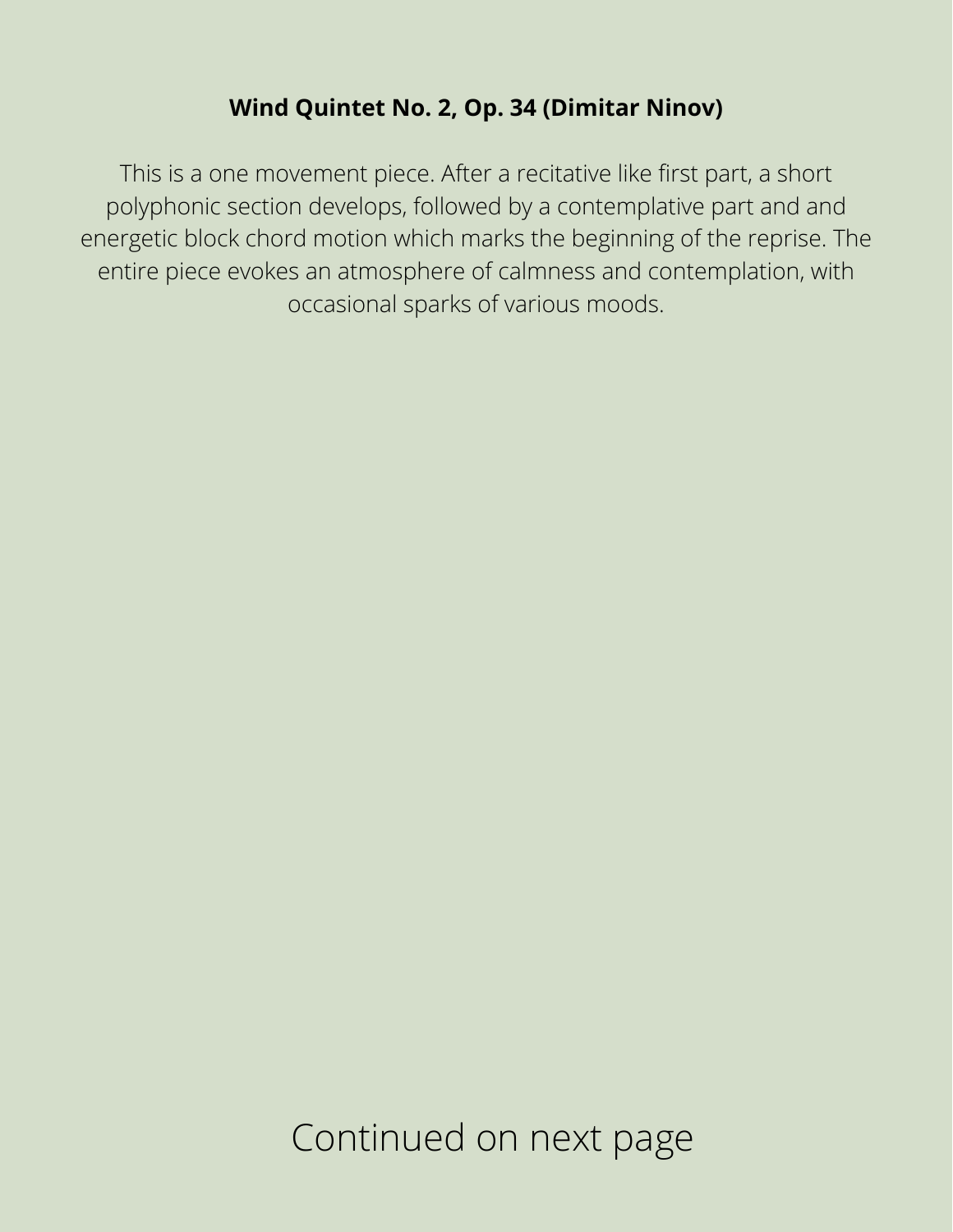#### **Performers**

**Freedom Brass**, the brass ensemble of the United States Air Force Band of the West, is stationed at Joint Base San Antonio-Lackland, Texas. The ensemble is comprised of two trumpets, French horn, trombone, tuba, and percussion and is dedicated to presenting to its audiences the total spectrum of today's musical literature.

The members of Freedom Brass bring to the United States Air Force many years of professional experience with symphony orchestras, chamber ensembles, touring shows, and today's popular artists. This group has been featured in performances at the New York Brass Conference and Boston University's Tanglewood Music Center. Freedom Brass performs for civilian and military audiences throughout the southwestern region of the United States of America with a repertoire spanning five centuries.

Freedom Brass travels more than twenty thousand miles annually and appears in more than 100 concerts and clinics. The group performs at military ceremonies, conducts educational clinics, and presents entertaining community concerts throughout the Band of the West's touring region.

**Nightwatch** is the newest musical team from the United States Air Force Band of the West. Typically, a woodwind quartet, Nightwatch's diversity of musicians and flexible instrumentation has led them to surprise and connect with their audiences in unique ways. Their mission is to honor military heritage through music, connect with the American public and inspire patriotism and excellence with all that they perform for.

Nightwatch's versatility enables them to perform classic chamber music, such as Mozart and Bach, jazz favorites, such as Gershwin, and transcriptions of contemporary works, such as music from the television series Game of Thrones. These world-class musicians provide a wide variety of musical support focusing on building partnerships within the communities they perform. Whether it is a military ceremony or an educational or community engagement,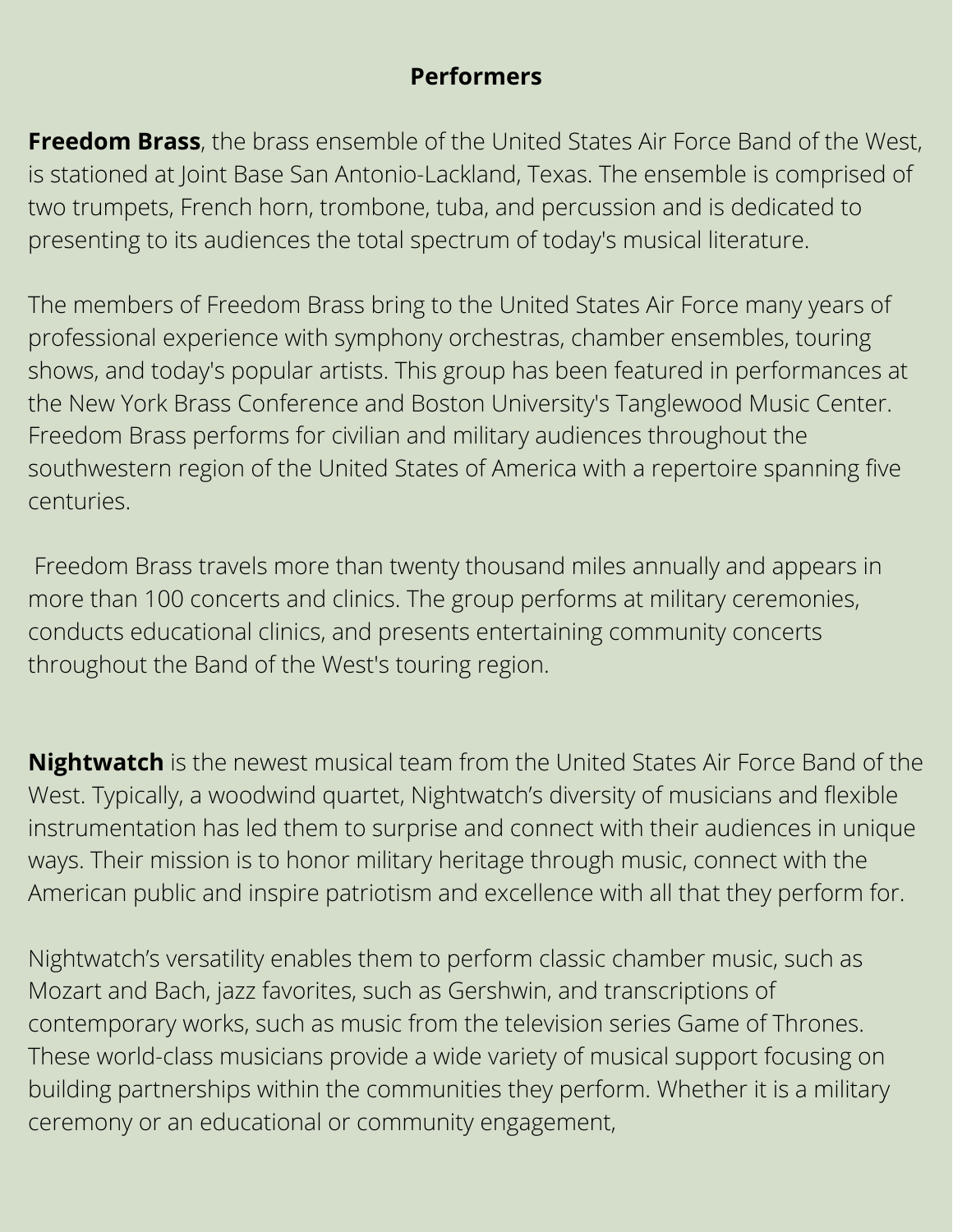#### **Composers**

**PEYTON ASHLEY** is a Spanish/Biology double degree senior at Trinity University. He has taken piano lessons since five years old, has participated in choir, including the Trinity Chamber Singers all four years of his undergrad, since age 7, and has composed since the age of 16, taking lessons at 19. He composed a 25 minute symphony, a 22 minute Catholic Mass with full divisi choir and soloists, performed at the Eisenstadt music festival, featuring Haydn's Creation and the Beethoven Mass in C Major with the Trinity Chamber Singers, will sing with them in Carnegie Hall this upcoming June to perform the Mozart Requiem, has programmed, composed, and performed in his senior composition recital Fall 2021, and has had 2 choir pieces premiered by the Trinity University Chamber singers Spring 2021 and at the Vespers Service at Trinity in 2021. A short Wind Ensemble piece of his will be recorded in February with the Trinity Symphonic Wind Ensemble, as well as a co-authored Wind Ensemble piece with his professor, Brian Bondari, to be performed in May. He plans to continue his composition journey by writing for any ensemble and pursuing up and coming video game creators who are in need of composers.

**BRIAN BONDARI** is a brewer of ales, fisher of streams, and composer of music. The University of Kansas finally gave him his doctorate in Music Composition in 2009 after he paid all of his parking tickets, and he joined the faculty at Trinity University soon thereafter. Several excellent teachers tried valiantly over the years to teach him the craft of composition, and he thought all was lost until he met his mentor in James Barnes. Under Barnes's tutelage, he wrote a lot of strange music, often blatantly tuneful and defying the postmodernist trends fashionable in recent years. His music has been decried as "lacking vision," a badge which he wears proudly.

**ROBERT FURUYA** is a composition major at Trinity University studying composition with Brian Bondari and piano with Carolyn True. Back in my home state of North Carolina, I studied composition with Julie Harris. There, my Nocturne for solo piano won Honorable Mention in the Southern District of the MTNA Composition Competition, and my piece for string sextet – La neige brille apres minuit – was performed by an ensemble mentored by Duke University's Ciompi Quartet. This semester, I'm looking forward to a handful of premieres oncampus, including my commission for the Trinity University Handbell Ensemble: Expedited.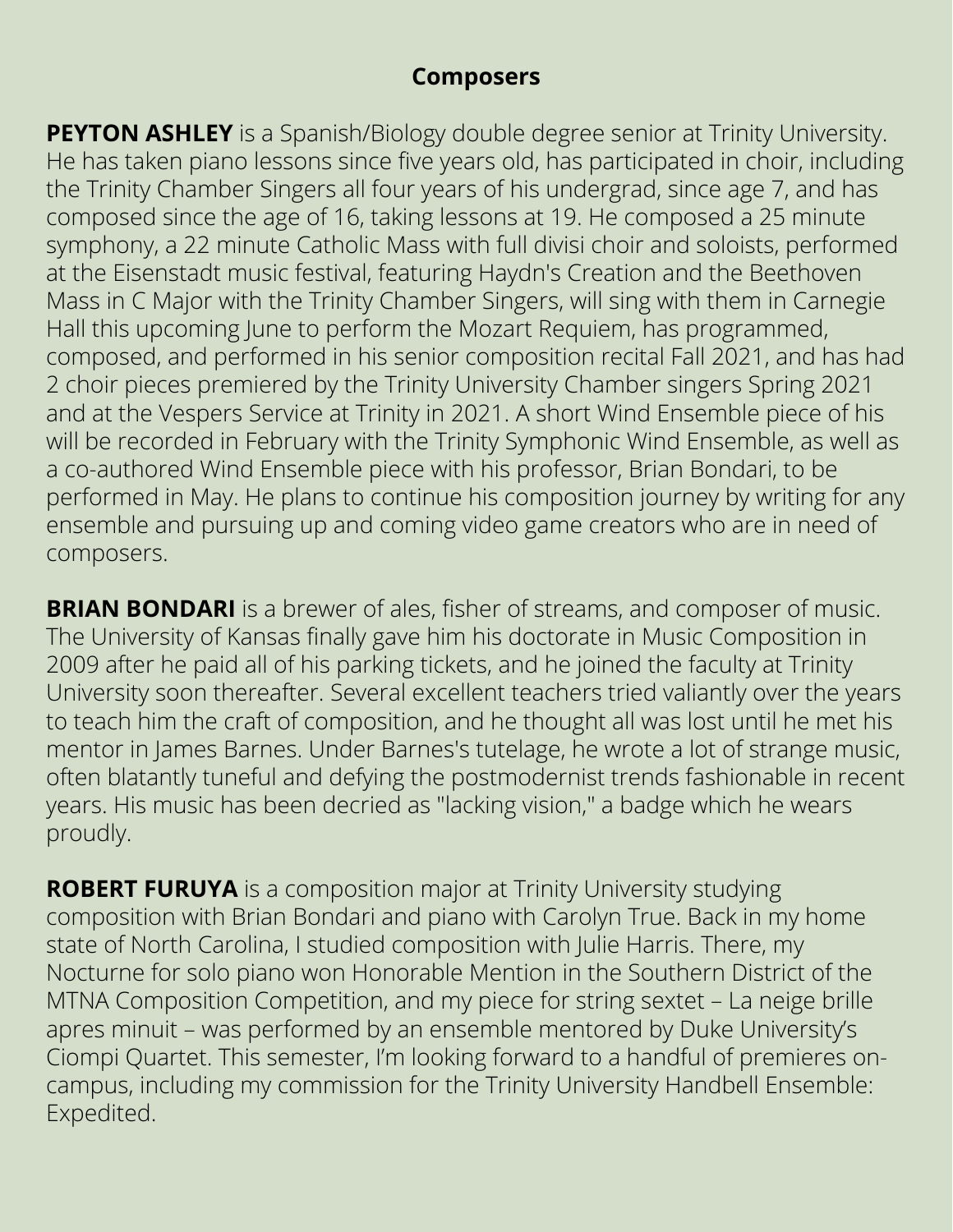**DAVID HEUSER's** music has been hailed as "all-American music at its most dynamic and visceral," "thoughtful, beautiful and wonderfully made," and "just the sort of music classical music needs more of." He attended the Eastman School of Music and then the Indiana University School of Music, where he received his doctorate degree in music composition in 1995. A native of New Jersey, Heuser resided in San Antonio for 14 years, where he was a Professor at the University of Texas at San Antonio teaching music composition and theory, and electronic music. Since 2011, he has been the Associate Dean at the Crane School of Music in Potsdam, New York. Heuser is a storyteller, crafting emotional journeys for listeners, but his stories go beyond words to things only music can speak to. His over 70 compositions range from exuberant orchestral works to intimate chamber pieces. His most characteristic works are rhythmically active, strongly melodic, and often deal with extremes of tempo, dynamics and register. Just as a painter fills space, a composer fills time, and it is Heuser's goal to lead the listener through the time in a way that is compelling and moving. Heuser's music is published by Non Sequitur Music. For more, please visit [www.davidheuser.com](http://www.davidheuser.com/).

**EDNA ALEJANDRA LONGORIA** is a Mexican-American composer born in McAllen, Texas and raised in Reynosa, Tamaulipas, México. Longoria obtained a MM in Music Composition at the Bob Cole Conservatory of Music at CSULB, and a BM in Music Composition from UTSA. Miss. Longoria has recently won the 2020 San Antonio NALAC (National Association of Latino Arts and Cultures) Grant Award, as well as the 2019 San Antonio Performing Arts Grant Award. In addition, Edna's piece Danzas cautivas won the 2019 call for scores at the LunArt Festival. Longoria's music has been performed at the Weill Recital Hall at Carnegie Hall, SCI National Conference, Music by Women Festival, SCI Region VI Conferences, LunArt Festival and the Alba Music Festival. Longoria's music has been premiered by various ensembles such as Verdant Vibes ensemble, Trio Casals, North/South Consonance ensemble, Chatter ensemble, Sonic Apricity, Elixir Piano Trio, among others. Longoria's film music scores have recently won "Best Music Score" at the Chandler International Film Festival, "Best Original Score" at Vegas Movie Awards, and "Best Soundtrack" at the New York International Film Awards. Edna's music has been performed in the US, Mexico, and Europe.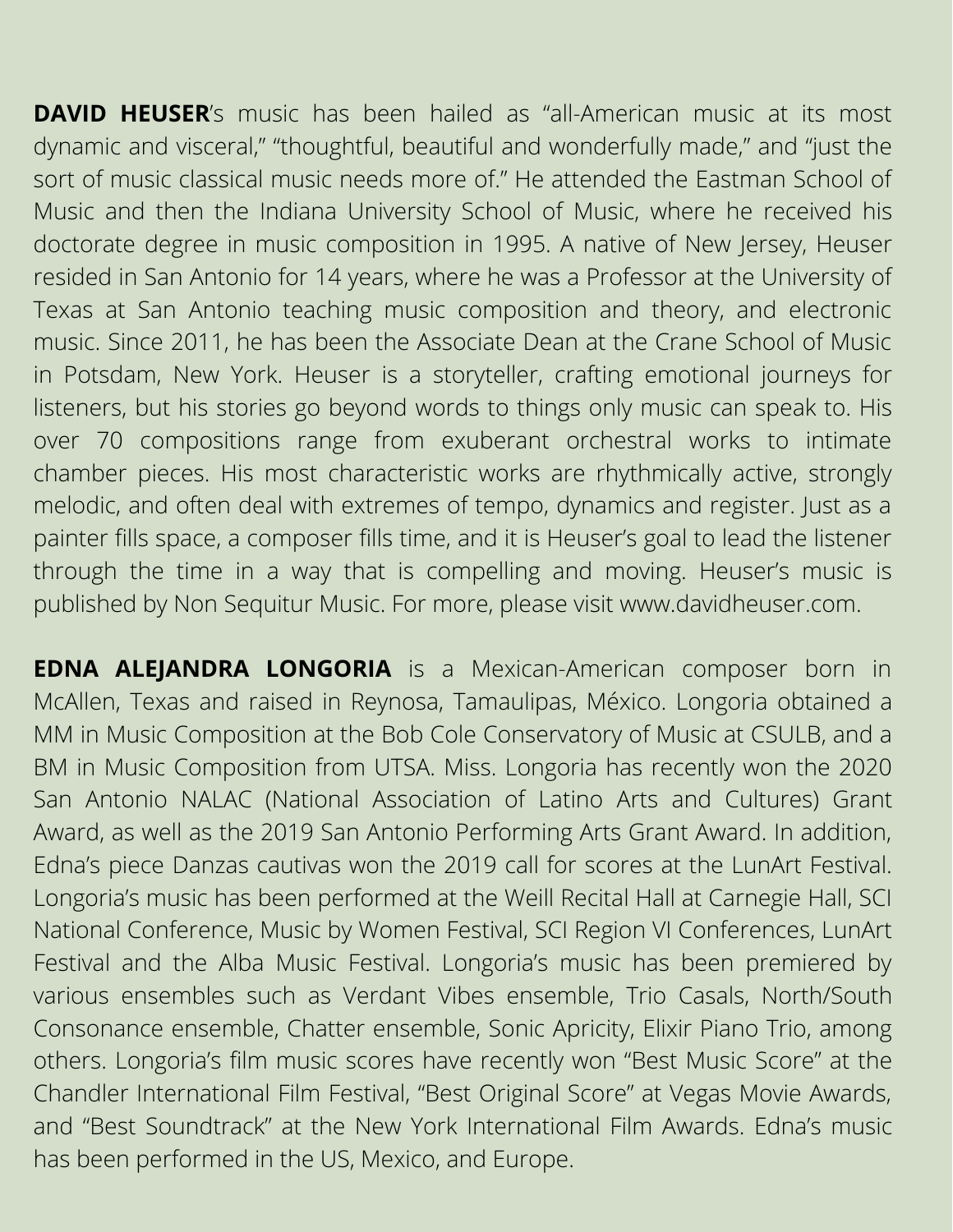**KEN METZ** is a professor and assistant chair of music at the University of the Incarnate Word.

He teaches courses in the music theory area. He has dedicated his life to music and enjoys composing and thinking about how music is a powerful force for good in our world.

**DIMITAR NINOV** teaches music theory at Texas State University. He is a published composer and theorist as well as an invited lecturer at international, national, and regional music conferences. His original research spreads in the fields of tonal harmony and musical form. His music has been performed in North America, South America, Europe, and Asia. Ninov is a former Chair of the National Association of Composers, USA. He holds a DMA in composition from UT Austin and master's degrees in theory and composition from the National Academy of Music in Sofia, Bulgaria. Web: dimitarninov.com

**WILLIAM JAMES ROSS** is an American composer born in Dallas, Texas. He was educated at Juilliard School of Music, Trinity University of San Antonio, Texas, and also the University of Michigan in Ann Arbor, from which he received the Master of Music degree in Music Composition, where he studied composition with renowned composers Ross Lee Finney and Leslie Bassett. Mr. Ross's compositions have been published by H. W. Gray, Southern Music Company (San Antonio), McAfee Music Corporation, and C. F. Peters. He is a founding member of CASA, which publishes several of his teaching works. Among his commissioned works are those of U of M Organist Marilyn Mason several times, and by the Olmos Ensemble, an elite ensemble of principal players of the San Antonio Symphony. His YouTube Channel is William ames Ross.

**KEVIN SALFEN** is Professor of Music at the University of the Incarnate Word in San Antonio, Texas. His work on Benjamin Britten has been published in major journals and essay collections. Salfen has written a music appreciation textbook Pathways to Music (Kendall Hunt), and he curates and writes for the blog Sound Trove. Salfen is a student of Japanese noh theater, and he became a member of the international troupe Theatre Nohgaku in 2011. His music has been performed in Japan, China, England, and throughout the U.S. He has won multiple awards for his stage works, and in 2019 he was nominated for an Artist Foundation of San Antonio People's Choice Award.